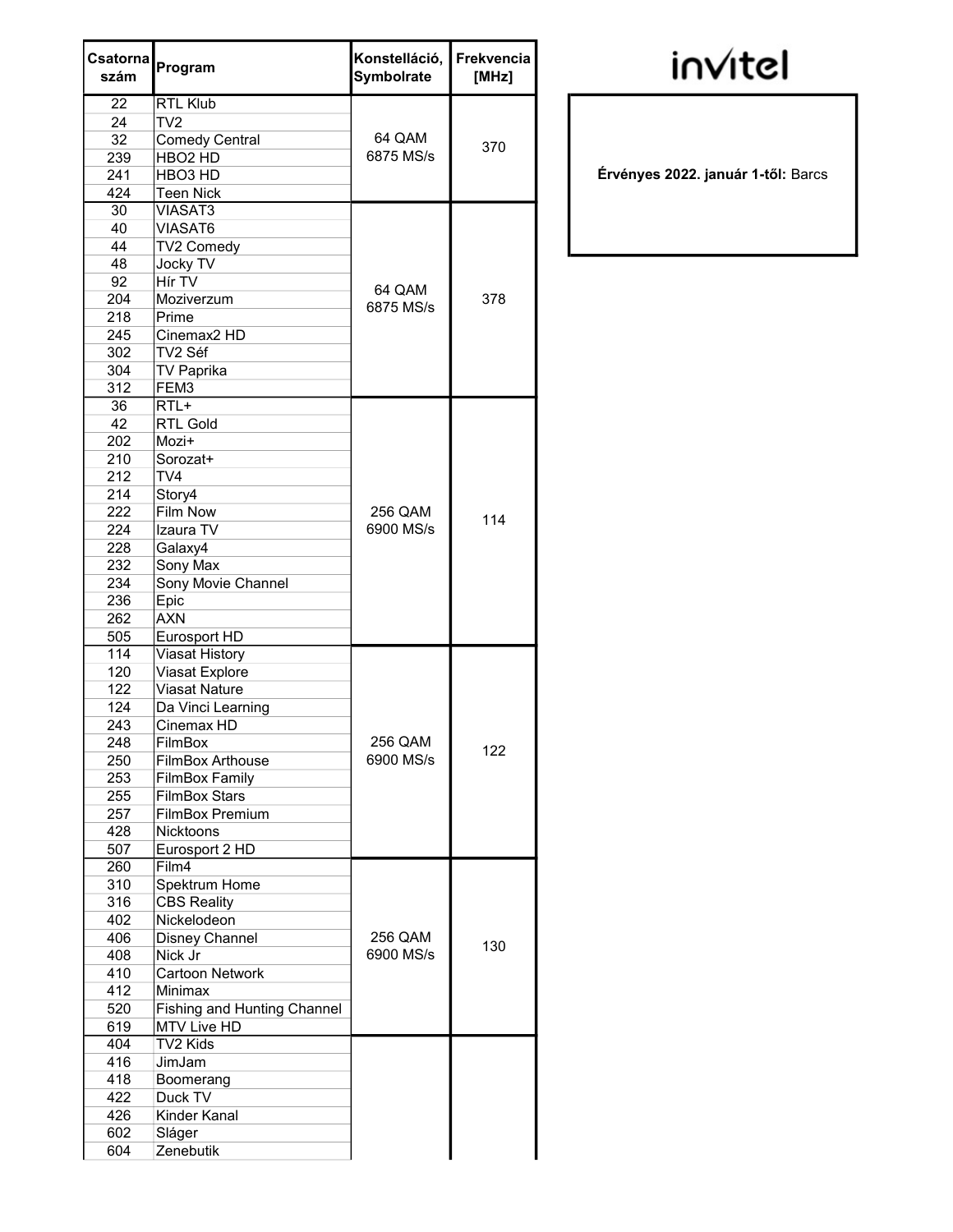| 606 | Muzsika TV                    |                      |     |
|-----|-------------------------------|----------------------|-----|
| 608 | <b>MTV Hungary</b>            | 256 QAM<br>6900 MS/s | 138 |
| 610 | <b>MTV Hits</b>               |                      |     |
| 612 | <b>H!T Music Channel</b>      |                      |     |
| 614 | VH1                           |                      |     |
| 616 | <b>MTV Dance</b>              |                      |     |
| 618 | <b>Nick Music</b>             |                      |     |
| 621 | <b>MTV Rocks</b>              |                      |     |
| 623 | Music channel                 |                      |     |
| 627 |                               |                      |     |
|     | <b>VH1 Classic</b>            |                      |     |
| 230 | <b>Comedy Central Family</b>  |                      |     |
| 314 | <b>HGTV</b>                   |                      |     |
| 704 | Deutche Welle                 |                      |     |
| 706 | ProSieben                     |                      |     |
| 708 | Sat 1                         |                      |     |
| 712 | Al Jazeera                    |                      |     |
| 714 | <b>CNN</b>                    |                      |     |
| 716 | Sky news                      | 256 QAM              |     |
| 720 | <b>RTR Planeta</b>            |                      | 146 |
| 728 | <b>TV5MONDE</b>               | 6900 MS/s            |     |
| 730 | Rai uno                       |                      |     |
| 732 | <b>TVF</b>                    |                      |     |
| 734 | <b>NTDTV</b>                  |                      |     |
| 940 | PAX TV                        |                      |     |
|     | Bonum TV                      |                      |     |
| 941 |                               |                      |     |
| 942 | Hatoscsatorna                 |                      |     |
| 943 | D <sub>1</sub> TV             |                      |     |
| 102 | Discovery Channel             |                      |     |
| 125 | DIGI Life HD                  |                      |     |
| 306 | TLC                           |                      |     |
| 702 | <b>ARTE</b>                   |                      |     |
| 710 | News 24                       | 256 QAM              |     |
| 722 | Pervij Kanal                  | 6900 MS/s            | 154 |
| 724 | TVP Polonia                   |                      |     |
| 726 | Romania TV                    |                      |     |
| 804 | Hustler                       |                      |     |
| 810 | Private TV                    |                      |     |
| 944 | Somogy TV                     |                      |     |
| 1   | M1 HD                         |                      |     |
| 3   | M2/Petőfi TV HD               |                      |     |
|     |                               |                      |     |
| 5   | Duna HD                       |                      |     |
| 7   | M4 Sport HD                   |                      |     |
| 11  | M <sub>5</sub> H <sub>D</sub> | 256 QAM              |     |
| 901 | MR1 - Kossuth                 | 6900 MS/s            | 162 |
| 902 | MR2 - Petőfi                  |                      |     |
| 903 | MR3 - Bartók                  |                      |     |
| 904 | Dankó rádió                   |                      |     |
| 905 | Rádió 1                       |                      |     |
| 906 | Sláger FM                     |                      |     |
| 9   | Duna World/M4 Sport+ HD       |                      |     |
| 21  | RTL Klub HD                   |                      |     |
| 23  | TV2 HD                        |                      |     |
| 25  | SuperTV2 HD                   |                      |     |
| 27  |                               | 256 QAM              |     |
|     | RTL II HD                     |                      | 450 |
| 49  | Dikh TV                       | 6900 MS/s            |     |
| 907 | Jazzy rádió                   |                      |     |
| 908 | Klasszik Rádió                |                      |     |
| 909 | Mária Rádió                   |                      |     |
| 911 | Klub rádió                    |                      |     |
| 93  | ATV HD                        |                      |     |
| 109 | <b>Travel Channel HD</b>      |                      |     |
| 205 | Cool HD                       | 256 QAM              |     |
| 207 | Film+ HD                      | 6900 MS/s            | 458 |
|     |                               |                      |     |